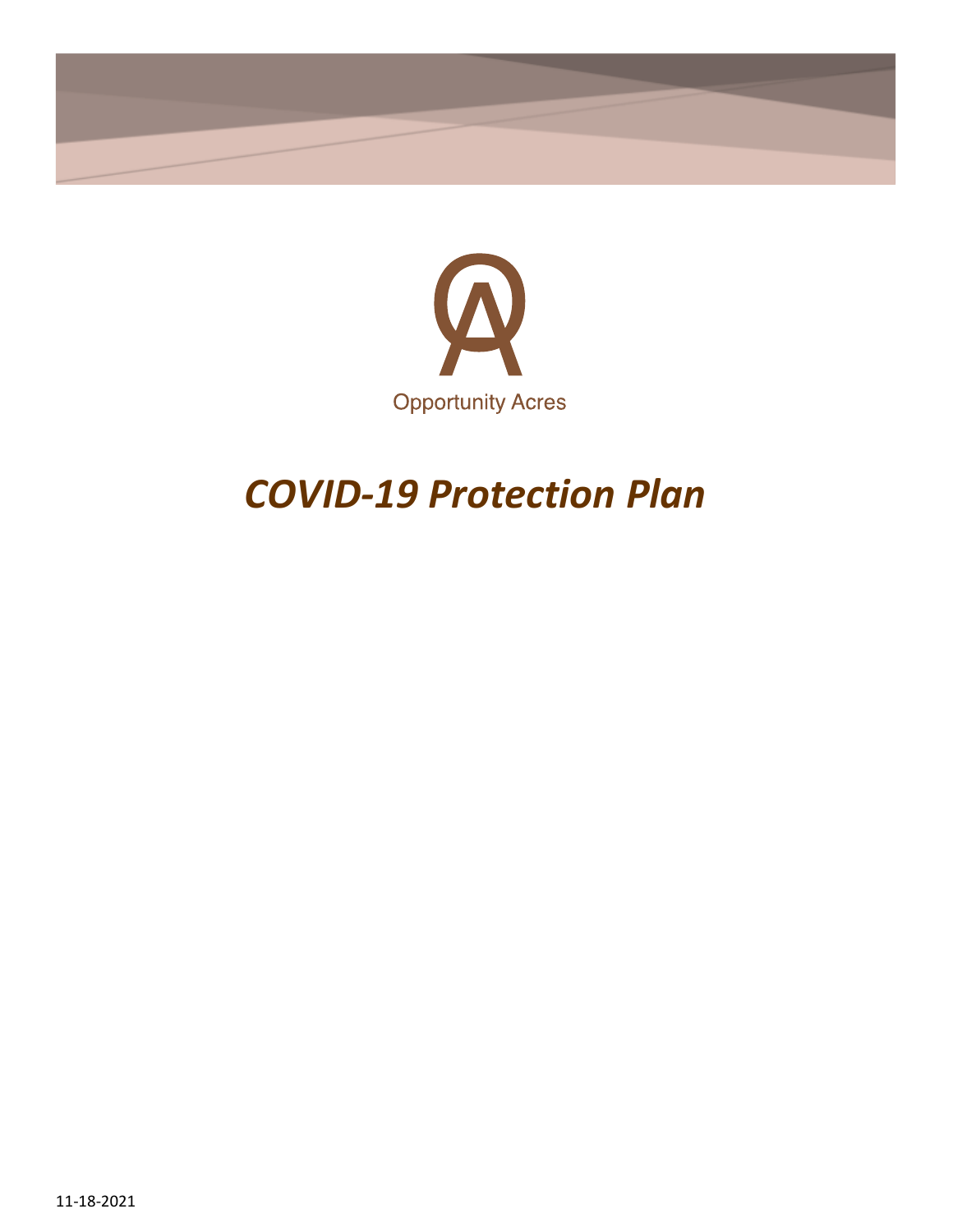#### *Knowledge and Compliance*

This plan was developed after consultation with the El Dorado County Public Health Officer, reference to guidelines from the CDC, and California Department of Public Health.

In determining the plan of action within, Opportunity Acres strove to balance issues including the local prevalence rate (i.e., risk) of the virus, impacts on the participants and employees experience and impacts on home and work life.

The plans contained within this document have been developed with the goal of reopening our facility using the following points of reference as guiding considerations:

- 1. Protecting the health and safety of participants, employees, and the community is the primary goal of the plan.
- 2. The manner and/or degree to which CDPH safety guidance is followed will be informed by the local prevalence rate/risk of COVID-19 balanced with practical considerations such as its effect on participant learning and well-being, impacts on employees, facility constraints, and fiscal implications.
- 3. The Department of Developmental Services and California Department of Public Health (CDPH) guidance served as a primary guide for preventing the spread of COVID-19 in our facility.
- 4. The Public Health Officer for the El Dorado County Department of Public Health serves as an important consultant and authority for assessing the risk of COVID-19 transmission in our community and facility.
- 5. In the event the prevalence rate of COVID-19 increases within out community and/or COVID-19 emerges on our facility, Opportunity Acres, in consultation with the County Public Health, will consider modification of the plan.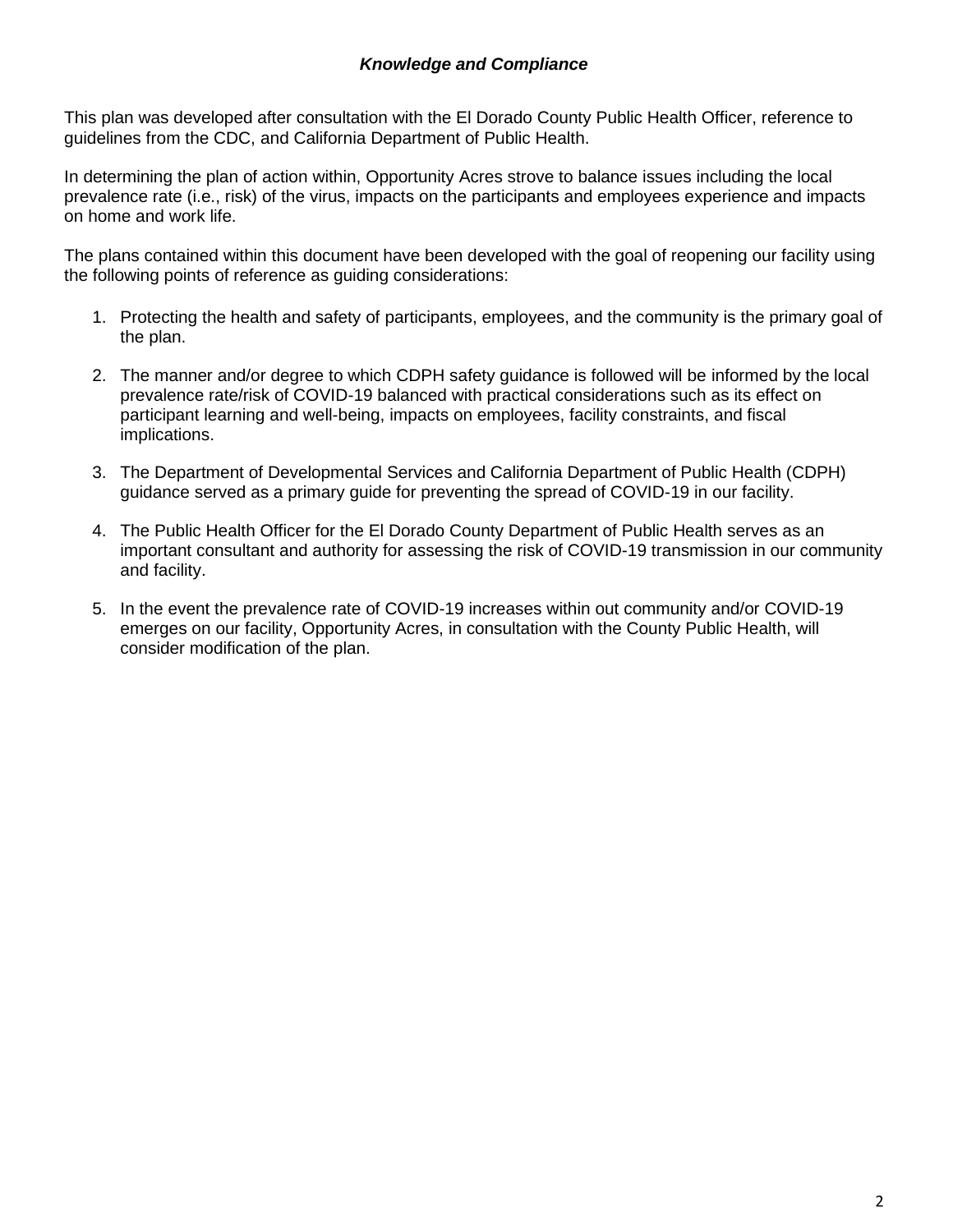#### *Individual Control Measures & Screening*

- 1. All employees and participants' temperatures will be measured via infrared thermometer, in the morning (e.g., pick up or drop off). Per the instructions of the infrared thermometer, 0.5 degrees will be added and subtracted (e.g., thermometer says 97.1, the range is 96.6-97.6) and notated. An acceptable temperature will be less than 100.0
- 2. Participants transported by Opportunity Acres will have their temperatures measured prior to entering the vehicle. Those on alternative transportation or transported by caregivers will have their temperature measured prior to entering the facility.
- 3. Any pre-existing conditions require a note from your participants practitioner to be placed in their file.
- 4. Employees, participants, and/or caregivers will answer the same risk assessment questions about symptoms of COVID-19, their travel, and exposure to others with COVID-19. The questions are as follows:
	- *a. Did you give your participant any fever reducing medication this morning?*
	- *b. Has your participant experienced any of the following symptoms in the past 48 hours: fever or chills, cough, shortness of breath or difficulty breathing, fatigue, muscle or body aches, headache, new loss of taste or smell, sore throat, congestion or runny nose, nausea or vomiting, diarrhea?*
	- *c. Within the past 14 days, have you been in close physical contact (6 feet or closer for at least 15 minutes) with a person who is known to have laboratory-confirmed COVID-19 or with anyone who has any symptoms consistent with COVID-19?*
	- *d. Are you isolating or quarantining because you may have been exposed to a person with COVID-19 or are worried that you may be sick with COVID-19?*
	- *e. Are you currently waiting on the results of a COVID-19 test?*
- 5. Any confirmed cases of COVID-19 will be immediately reported to the El Dorado County of Public Health.
- 6. Hand sanitizer will be available in all buildings of the facility.
- 7. Plastic face shields with be available for all employees and participants. Disposable, non-surgical masks will be available as well for all employees and participants. - Effective August 9, 2021, individuals who are not fully vaccinated must wear FDA-approved surgical masks.
- 8. All employees and service providers are required to wear face coverings.
- 9. Employees will provide developmentally appropriate instruction and a schedule to participants regarding the hygiene practices necessary to stop the spread of COVID-19.
- 10. Employees will ensure all participants use hand sanitizer or wash with soap and water whenever entering and leaving a building.
- 11. Participants shall be taught and prompted to wash their hands using hand sanitizer or soap and water prior to eating, after coughing or sneezing, and before and after using the restroom.
- 12. All employees and service providers will model healthy hygiene practices for participants including washing hands or using hand sanitizer when entering buildings.
- 13. Participants will be encouraged to use face coverings in buildings. Face covering are most essential when physical distancing of 6-feet is not practicable.
- 14. All participants will be encouraged to bring a water bottle that can be filled, by employees (while wearing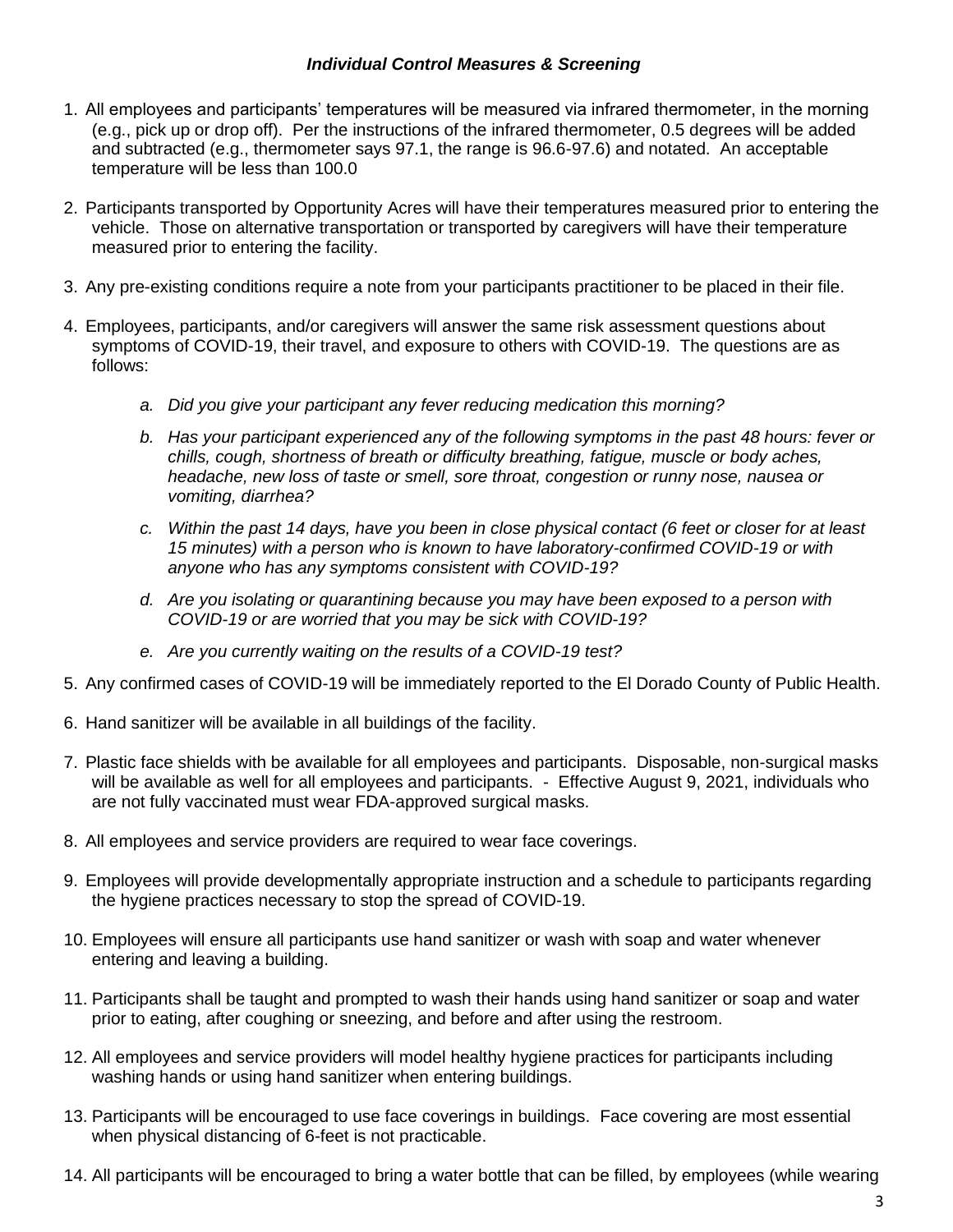a fresh glove), at water jugs in each building.

- 15. All visitors (essential service providers ONLY) entering school building are required to wear a face covering, have their temperature taken, and are to answer the risk assessment questions. NO TOURS WILL BE GIVEN IN PERSON. Caregivers interested in future placement will be provided a virtual tour.
- 16. Anyone with symptoms of COVID-19 will be isolated to the Clinical Directors office away from other participants and staff, until pick up.
- 17. Any individual that requires isolation shall wear face coverings as they wait to be transported to home or to a hospital.
- 18. Caregivers are required to immediately (within an hour) pick up their participants who are displaying COVID-19 symptoms.
- 19. Out of an abundance of caution, Opportunity Acres is requesting that caregivers keep participants home for 48 hours after the participant has had a fever. If the fever is suspected to be or is associated with COVID-19, then the CDC criteria will be implemented.
- 20. OA maintains signage at the facility to inform employee and OA consultants of the following:
	- a. Do not enter the facility if you have COVID-19 symptoms
	- b. Employee, participants and essential visitors must be screened prior to entering the facility
	- c. Maintain a minimum of six-foot distance from others
	- d. Sneeze and cough into a cloth or tissue, or if not available, into your elbow
	- e. Do not shake hands or engage in any unnecessary physical contact

OA maintains signage at appropriate locations throughout the facility to remind people to maintain social distance. There is a green "Entry" sign at the front door, and a green "Exit" sign at the side door to provide one-directional flow of traffic of the main house.

OA will post a copy of this verified Protection Plan in the facility where employee, participants and visitors can easily view it.

OA will assure training and communication with participants, consultants, and employees on this protection plan, including signature verification, when there are significant updates.

- 21. Following the CCL PIN guidance, there are update protocols for response to Covid exposure based upon vaccination status.
	- a. Direct exposure is defined as coming into contact within six-feet for a combined total of 15 minutes in a 24-hour period with someone who is covid positive.
- 22. If a participant is vaccinated and has come into direct contact with someone who is covid positive, they will be daily screened as they are currently. As long as they remain asymptomatic, there will be no reason to quarantine the individual or submit them to a covid test. However, if the direct contact has been prolonged, such as a DSP who tests positive the participant will be subject to a response test per CCL PIN guidelines.

If a participant is not fully vaccinated and has come into direct contact with someone who is covid positive, precautions will be taken to quarantine them until their authorized representative is able to pick them up. A Covid response test will be requested and their negative covid status is determined to return. A response test should be conducted 72 hours from the exposure period for a reliable test result. Ka

Further, any participants with symptoms of Flu or COVID-19 will be isolated as a precaution and will be placed in quarantine until a response test is completed and their covid status is determined.

23. Per CDC criteria:

If you have more than one symptom and or a fever, you should stay home. If you have been around anyone that has or suspected to have Covid-19 and you are symptomatic, you should test for Covid-19.

a. Vaccinated screening: If your test results are negative and you are asymptomatic you may return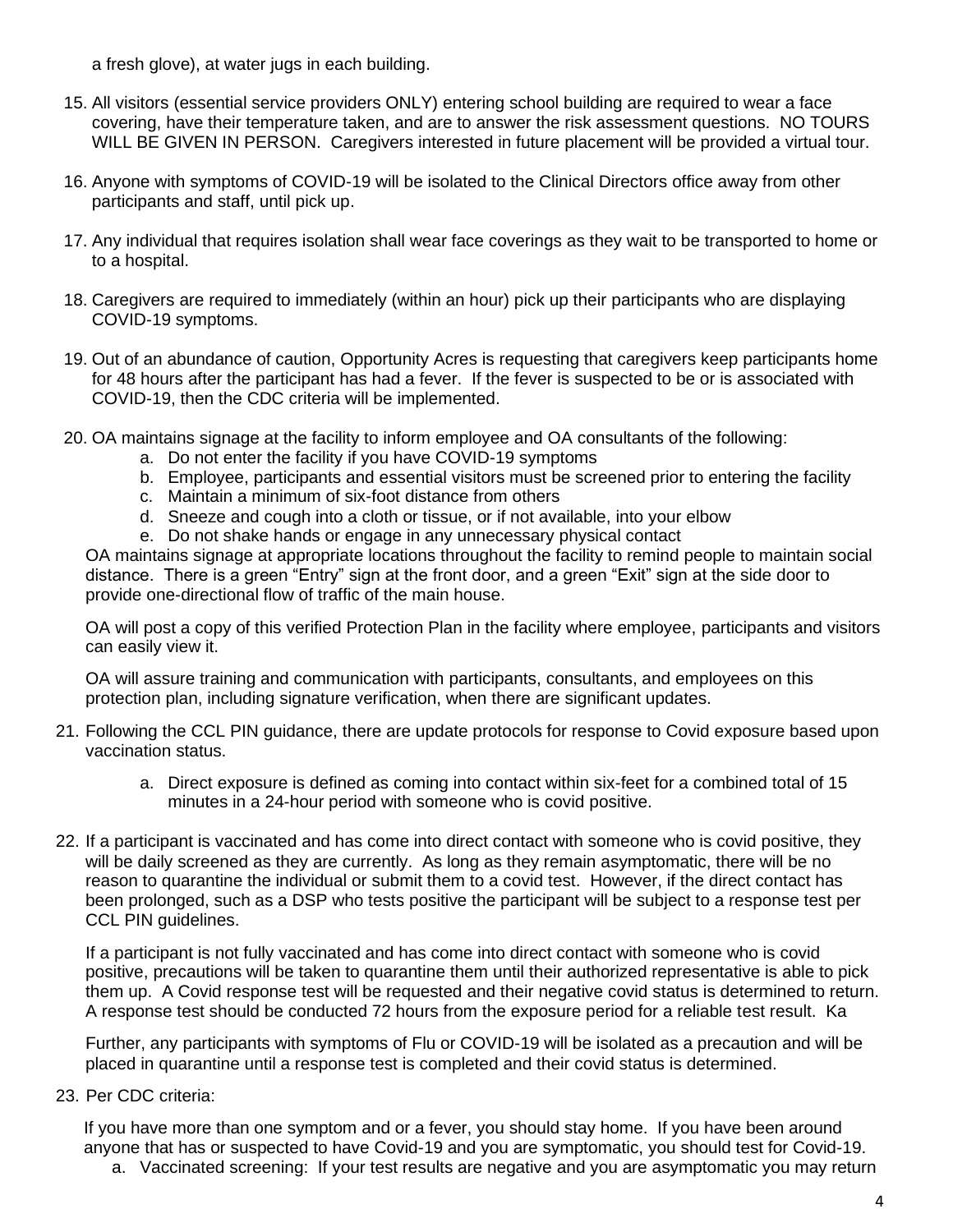to work.

- b. Not fully vaccinated screening:
	- i. If you had direct exposure to someone who is Covid positive you will need to report it, and to quarantine from the licensed facility for the full 10 days.
	- ii. If you did not have a direct exposure, you were simply sick and had a negative covid test: You should be fever free and symptom for at least three days before returning to work.
- 24. OA keeps a current record of participants and staff vaccination status in accordance with CCL requirements (PIN 21-44). All staff shall provide proof of completed Covid vaccination, or if an exemption has been requested within the proper timeline through human resources that is held confidential and they are subject to twice weekly Covid PCR testing and must wear an FDA-approved surgical mask at all times.
- 25. OA requires staff who have approved exemptions to submit to weekly Covid-19 testing through PCR testing. This information is submitted to the Administrator who keeps records of the staff and results in a confidential log book.
	- a. Upon hire to OA all staff MUST have completed a COVID-19 Test with a negative result.
- 26. CDC recommends Boosters for the following:
	- A Booster dose of the Pfizer or Moderna vaccine is recommended if the individual is:
		- o Ages 18 years and older; and
		- o Received a second dose at least six months ago.
	- A Booster dose of the Johnson & Johnson vaccine is recommended if the individual is:
		- o Ages 18 years and older; and
		- $\circ$  Received a first dose of the Johnson & Johnson vaccine at least two months ago.

OA has provided this information to all participants, care givers, and staff members.

# *Use of PPE*

- 1. OA maintains a 30-day supply of PPE including facemasks, N95s, gowns, gloves, and plastic face shields.
- 2. OA staff have been trained on the appropriate use, including donning and doffing of PPE. This includes gloves, masks, face shields, and gowns.
- 3. OA participants receive ongoing training and support to help increase their individual tolerance.
- 4. Contingency Plan should there become a shortage of PPE, utilizes information from the CDC Guidelines (A-C are already in effect as a part of the general mitigation plan):
	- a. Telehealth is strongly encouraged already available through "Alternative Service Model"
	- b. Limit visitors to mitigate outbreak discussed individually with clients, care givers and service providers – already in effect.
	- c. N-95. Limit use of N-95s. This is not a medical facility. Staff are provided guidance on sanitation of their own mask or provided disposable masks. – already in effect. Should an N-95 be requested/utilized it is a one-time usage and cannot be recycled.
		- i. In the event of a quarantine situation where an N-95 becomes required, N-95s Cal-OSHA recommends staff are fitted for their N-95 usage. The Cohort Team has been Fit Tested and that information is logged and recorded for the home. The specific N95 certified mask is readily available for the Cohort in the event of a Cohort/Quarantine situation.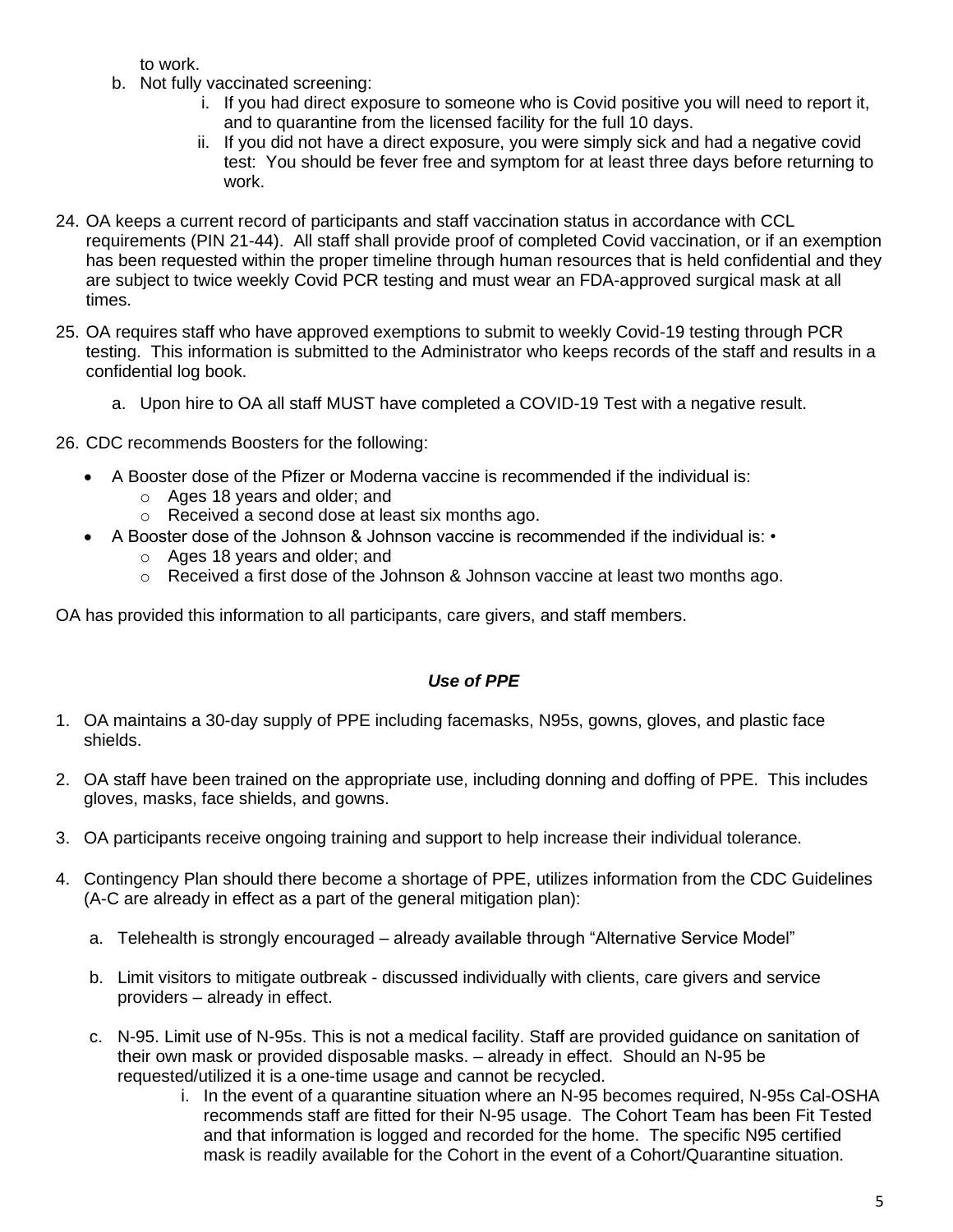### *Communication*

- 1. In the presence of a possible COVID-19 exposure incident, the following notification steps will occur:
	- *a. Exposure Notices will be provided via email, mail, phone call and/or text to all staff, caregivers, participants, and service providers.*
	- *b. Alta California Regional Center will be notified.*
	- *c. Our LPA at CDSS will be notified.*
	- d. *The El Dorado Public Health Department will be contacted.*

# **Positive Test Result**

For participant who test positive for COVID-19, whether asymptomatic or symptomatic, the participant must isolate in a separate area until they are picked up, and cannot return until the following conditions are met:

- At least 3 days (72 hours) have passed since recovery, defined as resolution of fever without the use of fever-reducing medications; **AND**
- Resolution in respiratory symptoms (e.g., cough and shortness of breath); **AND**
- At least 14 days have passed since symptoms first appeared.
- There is a designated cohort for emergency staffing plan in the event a client requires quarantining, for the designated period of time. – The Cohort has been N95 Fit Tested. The list is maintained at the facility, and the annual date is logged for annualized testing.

CCL has provided guidance on monitoring and isolation requirements for Flu and Covid positive situations as follows:

# **Flu Positive**

- · Isolate:
	- o Persons with flu-like symptoms who are waiting for test results.
	- o Persons who test positive for influenza due to exposure, even if they do not have symptoms until 7 days since positive test if they remain asymptomatic.
	- $\circ$  Persons who are ill with the flu until:
		- Seven (7) days after illness began, or
		- $\blacksquare$ One day (24 hours) has passed after fever and respiratory symptoms stop, whichever is longer, per CDC recommendations.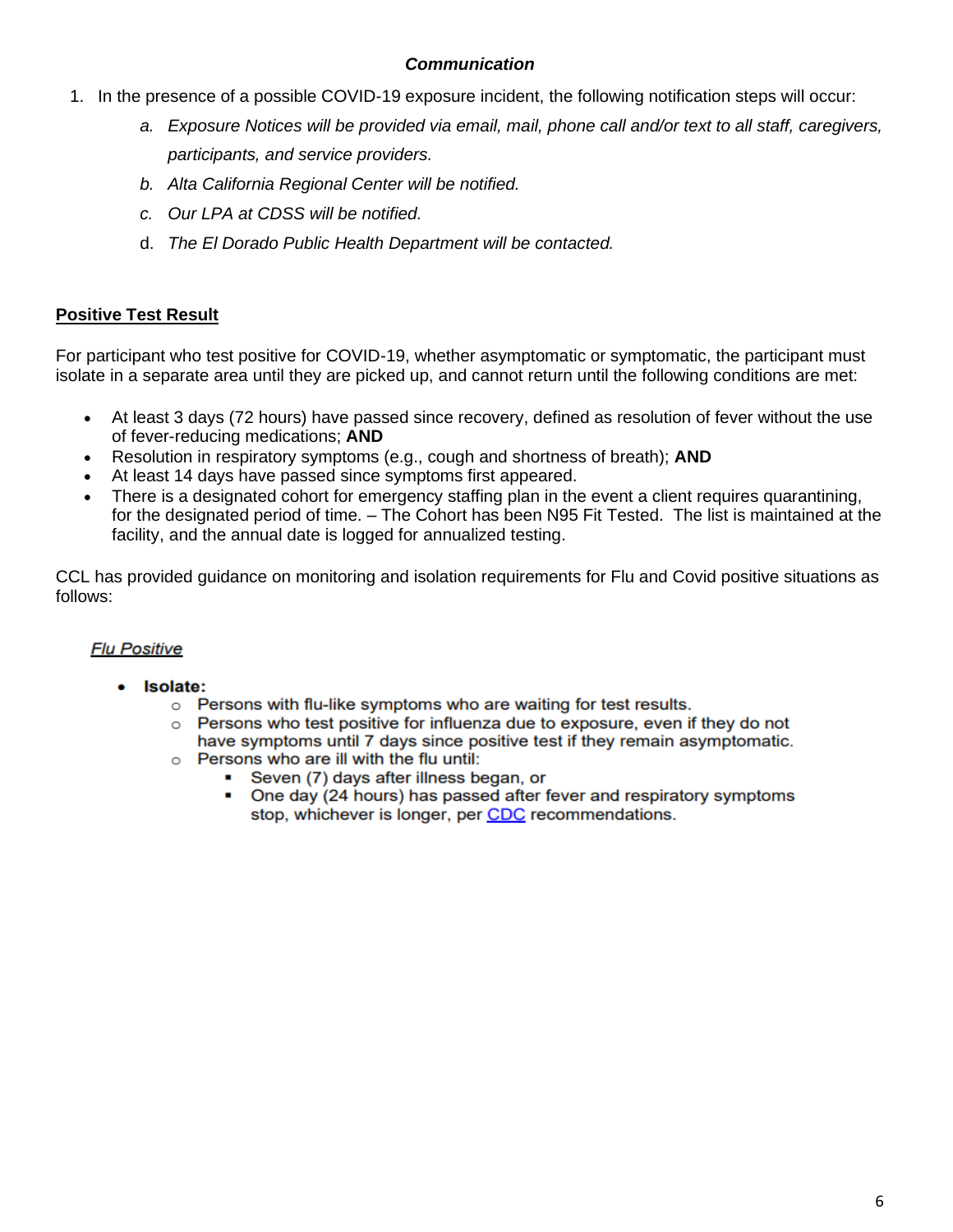# **COVID-19 Positive**

- · Isolate:
	- $\circ$  Persons in care with flu-like illness who test positive for COVID-19 until:
		- at least 10 days have passed since COVID-19 symptoms first appeared, . and
		- ×. at least one day (24 hours) have passed since last fever without the use of fever-reducing medication and symptoms have improved, unless the person is immunocompromised.

Note that per CDC quidance for persons with COVID-19 who have moderate or severe immunocompromised or persons with COVID-19 who are severely ill requiring hospitalization and often intensive care, the duration of isolation can be up to 20 days. In very rare instances, persons with severe immunocompromising conditions may require isolation beyond 20 days. These decisions should be made in consultation with the person's healthcare provider and an infectious disease specialist.

PIN 21-23-ASC provides updated quidance for quarantine and isolation of staff who test positive for COVID-19, who were exposed to COVID-19 cases, and who are fully vaccinated. Additional quidance related to isolation and cohorting of persons in care in residential settings is provided in PIN 21-12-ASC.

For staff who test positive for COVID-19 and who are asymptomatic, meaning that they have NOT had any symptoms, CDPH recommends that these individuals be instructed to care for themselves at home and not return to work until the following conditions are met:

• At least 10 days have passed since the date of the positive viral COVID-19 test.

For staff who test positive for COVID-19 and who then present with symptoms during their 10-day isolation period, they may return to work once the following conditions are met:

- At least 3 days (72 hours) have passed since recovery, defined as resolution of fever without the use of fever-reducing medications; **AND**
- Resolution in respiratory symptoms (e.g., cough and shortness of breath); **AND**
- At least 10 days have passed since symptoms first appeared.

For staff members who have had "close contact" with a positive Covid-case: Close contact is defined as being within 6 feet for longer than 15 minutes cumulatively over 24 hours

- Vaccinated and asymptomatic
	- $\circ$  Vaccinated individuals are considered "fully" vaccinated two weeks from date of last injection for two-shot manufacturers, or single-dose injection for applicable manufacturers. They will not have to test unless they are symptomatic.
	- $\circ$  All staff are subject to the surveillance testing requirements when there is a positive test
- Vaccinated and symptomatic
	- $\circ$  At least 3 days (72 hours) have passed since recovery, defined as resolution of fever without the use of fever-reducing medications; **AND**
	- o Resolution in respiratory symptoms (e.g. cough and shortness of breath); **AND**
	- o At least 10 days have passed since symptoms first appeared.
- Unvaccinated individuals:
	- o At least 3 days (72 hours) have passed since recovery, defined as resolution of fever without the use of fever-reducing medications; **AND**
	- o Resolution in respiratory symptoms (e.g. cough and shortness of breath); **AND**
	- o At least 10 days have passed since symptoms first appeared.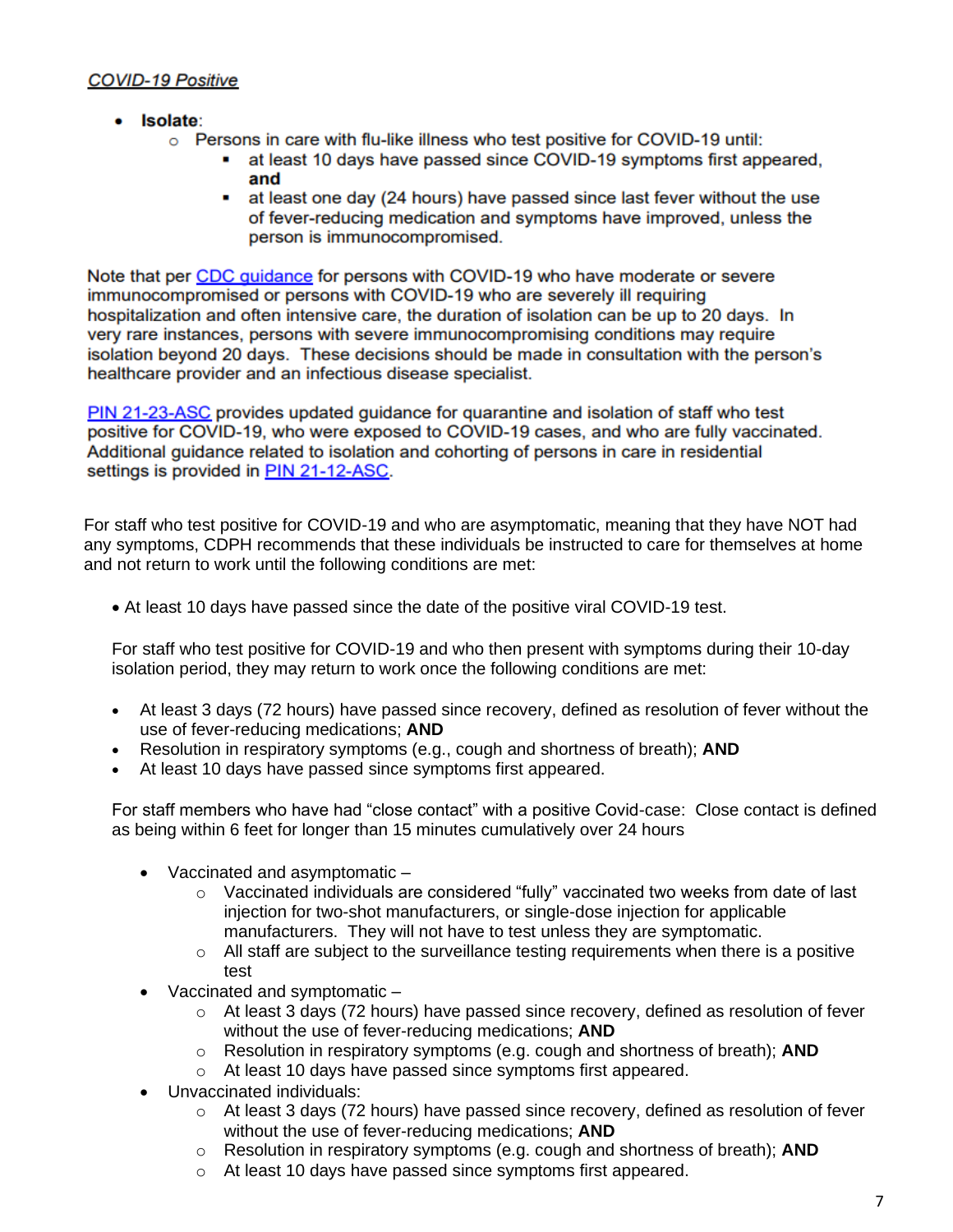In accordance with CDPH and CDC guidance, **staff** should be provided the information below about how to appropriately isolate within their home.

# **Explaining Test Results to Clients**

Test results should be explained (both positive and negative) to participants in a manner in which they are most likely to understand. Staff should always be aware of the client's communication strengths and limitations. Provide visual aids when necessary, use translators when necessary, make use of family members or medical professionals when necessary.

Staff will check in daily with clients who have been given test results but have not been able to accurately assess whether or not the client has understood those results. Continue to use resources and members of the individual's circle of support to communicate the results of the test with the client.

#### **Communicating Test Results**

OA provides instructions and resources for staff to obtain the required surveillance testing. Upon receiving test results, staff are to show a copy of the test results for the COVID-19 Surveillance Log. These will be kept in a file for inspection at any time.

- Upon receipt of a negative test result, the information is recorded.
- Upon receipt of a positive test result, the individual will be on quarantine status from the program. Additionally, a review of the shifts worked and client contact will be assessed for proper notification as outlined.
	- $\circ$  Individuals who are unvaccinated, or vaccinated and symptomatic, who have been in close contact with that person will be considered to have had an "exposure event."
	- o DSP files include documentation of staff vaccination status.
	- o Testing will continue on a weekly basis for all staff and clients until there are two consecutive weeks of all negative results as outlined in "Facilities with Covid-19" section.

Positive Test results will be used to guide an analytical "look back" of cleaning procedures used around the time of the exposure. Staff will be informed of improved protocols based on the analysis of the protocols used prior to the positive test. New postings will be provided to further guide staff in preventing the spread of germs.

# *Facilities with COVID-19*

- 1. Per CCLD recommendations, if there were an active positive COVID-19 case in the program, all staff and participants will be tested. The list of staff are kept in a log with the outcome.
- 2. 100% of OA staff and participants shall be retested every 7 days until there are no new cases for two weeks in a row.

# *Staff Shortages*

- 1. Planning teams will be notified in advance that there may be instances in which their previous Alternative Service Models (ASM) may need to be implemented at home if there is a need to quarantine or there is a shortage of staffing due to COVID-19 pandemic situations or are incapacitated for any reason.
- 2. To minimize outbreaks, staff and participants will be in groupings called cohorts throughout the day so it is known who they are with if a positive test or positive symptom is reported.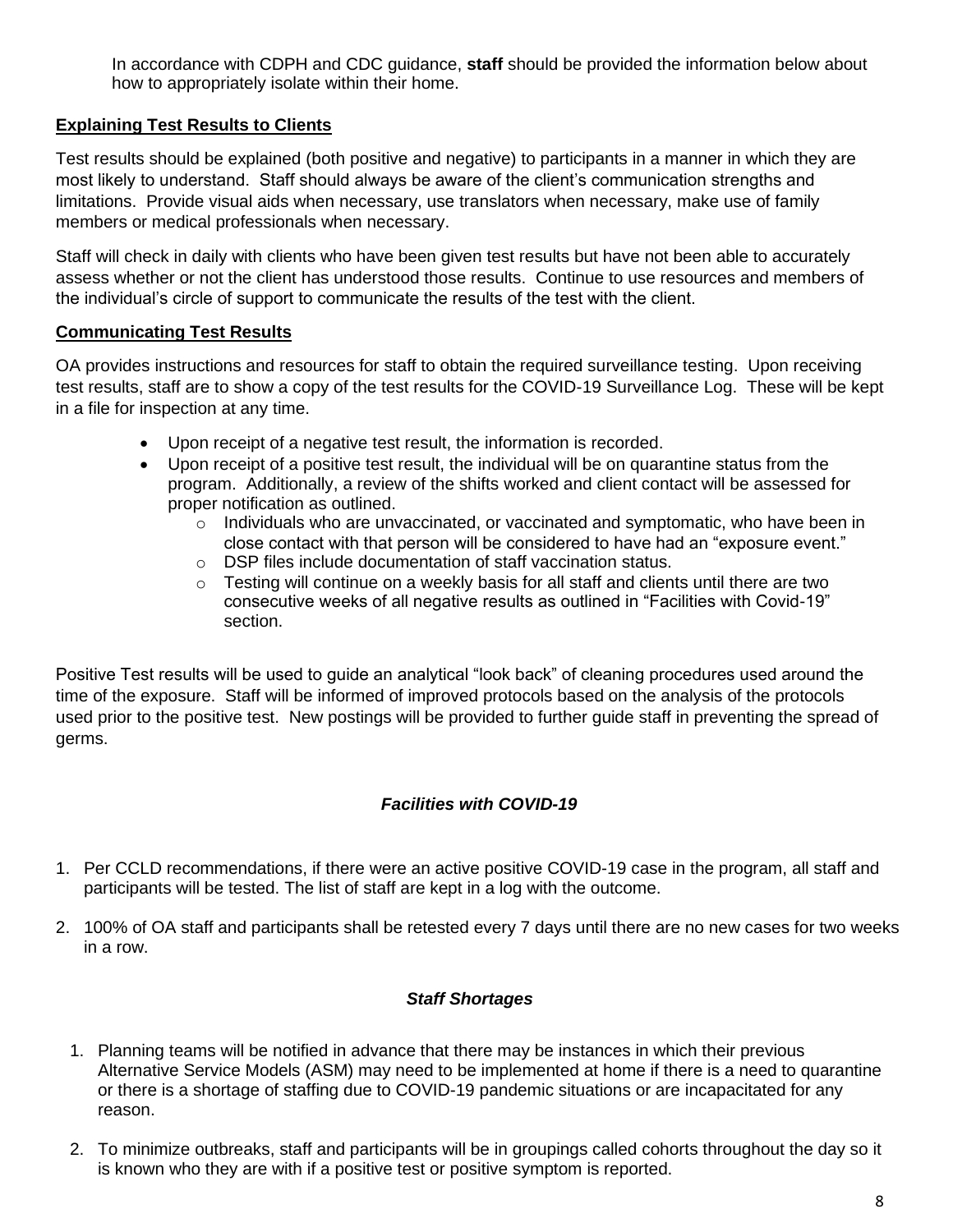3. If a staff member or participant has a positive test, the other members in that cohort will be confidentially notified of their exposure. Those individuals will be provided the choice to remain in quarantine for the full time (e.g., 14 days) to ensure they do not expose anyone else or have a COVID-19 test showing they are negative.

For staff and/or participants who have had "close contact" with a positive Covid-case: Close contact is defined as being within 6 feet for longer than 15 minutes cumulatively over 24 hours

- a. Vaccinated and asymptomatic
	- i. Vaccinated individuals are considered "fully" vaccinated two weeks from date of last injection for two-shot manufacturers, or single-dose injection for applicable manufacturers. They will not have to test unless they are symptomatic.
	- ii. All staff are subject to the surveillance testing requirements when there is a positive test
- b. Vaccinated and symptomatic
	- i. At least 3 days (72 hours) have passed since recovery, defined as resolution of fever without the use of fever-reducing medications; **AND**
	- ii. Resolution in respiratory symptoms (e.g. cough and shortness of breath); **AND**
	- iii. At least 10 days have passed since symptoms first appeared.
- c. Unvaccinated individuals:
	- i. At least 3 days (72 hours) have passed since recovery, defined as resolution of fever without the use of fever-reducing medications; **AND**
	- ii. Resolution in respiratory symptoms (e.g. cough and shortness of breath); **AND**
	- iii. At least 10 days have passed since symptoms first appeared.
- 4. During quarantined times or in the event this results in reduced staffing to our participants, the impacted clients will have the opportunity to receive ASM services if they choose. Other clients will be notified that there was a positive test result and the steps taken for transparency.
- 5. Opportunity Acres may contact its sister company Advance Kids, Inc. to access additional staff in the presence of a shortage. Scheduling Department, 916-363-6103, 9755 Lincoln Village Drive, Sacramento, CA 95827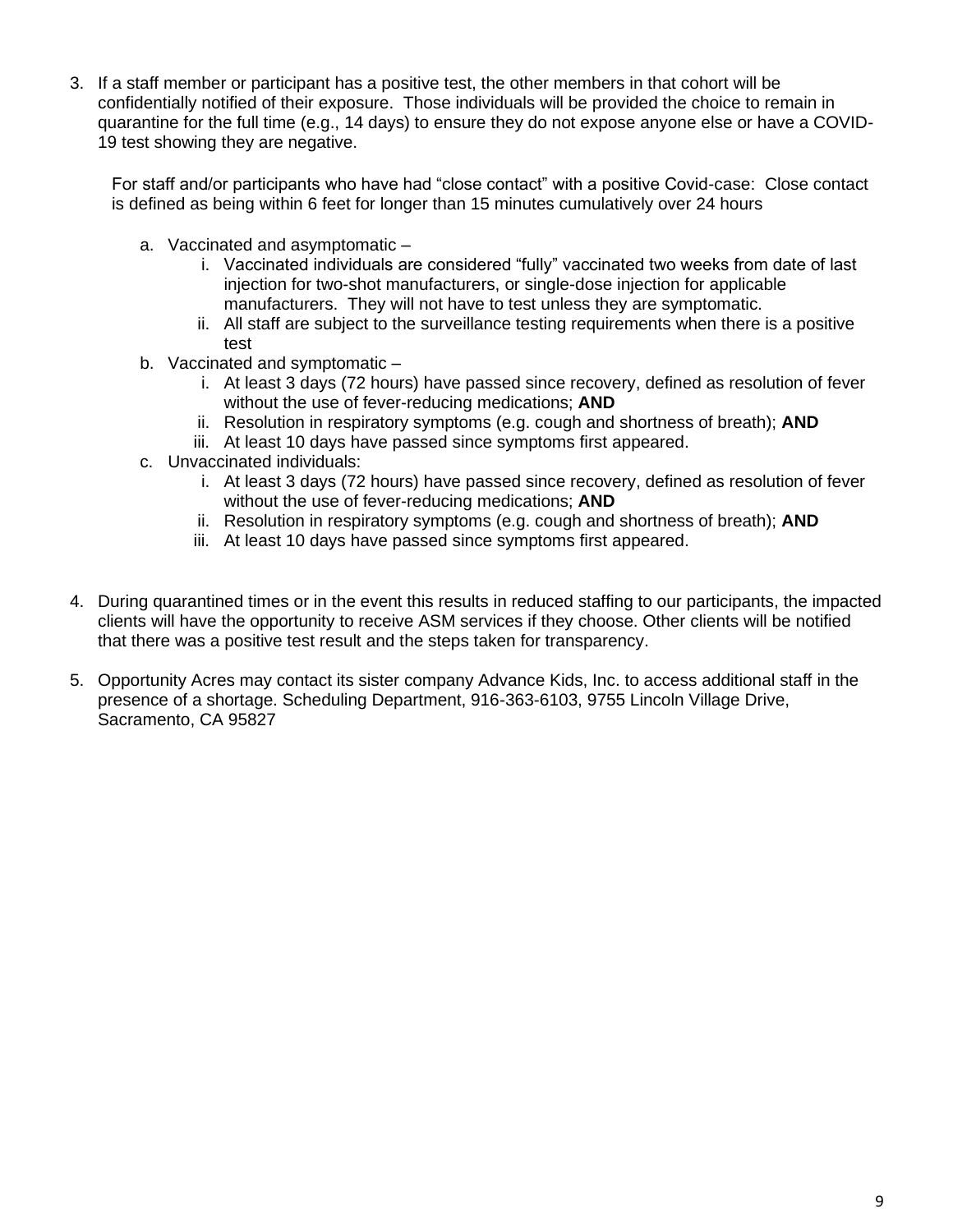# *Employee Training*

- 1. Opportunity Acres will provide information on COVID-19, preventing spread, and who is especially vulnerable, utilizing CDC and CDPH guidelines.
- 2. The Opportunity Acres management team will frequently (i.e., a minimum of weekly) review and stay current on information, recommendations and guidance, including screening questions, posted on the [CDC's a](https://www.cdc.gov/coronavirus/2019-ncov/index.html)nd [California Department of Public Health's \(CDPH\) w](https://www.cdph.ca.gov/Programs/CID/DCDC/Pages/Immunization/ncov2019.aspx)ebsites and guidelines.
- 3. The Opportunity Acres management team will provide employee training on the procedures and responsibilities associated with this protection plan.
- 4. Employees will be encouraged to complete self-screening at home, including temperature and/or symptom checks using CDC guidelines.
- 5. The Opportunity Acres management team will provide guidance of when to seek medical attention.
- 6. The Opportunity Acres management will provide guidance to employees with regards to training participants about the importance of hand washing.
- 7. The Opportunity Acres management will provide guidance to employees with regards to the importance of physical distancing, both at work and off work time.
- 8. The Opportunity Acres management will provide guidance to employees with regards to appropriate use of [Personal Protective Equipment \(PPE\).](https://www.cdc.gov/coronavirus/2019-ncov/hcp/using-ppe.html)

# *Participant Training*

- 1. Opportunity Acres will provide participants and caregivers information on COVID-19, preventing spread, and who is especially vulnerable, based on the CDC's and California Department of Public Health's (CDPH) websites and guidelines.
- 2. Opportunity Acres and the planning team will meet and discuss changes in services and procedures associated with this protection plan.
- 3. The Opportunity Acres management team and employees will guide participants through screening procedures for COVID-19.
- 4. The Opportunity Acres management team and employees will guide participants when to seek medical attention.
- 5. The Opportunity Acres management team and employees will guide participants through the importance of hand washing and how to do it properly, including the implementation of structured hand washing schedules, visual cues, and task analysis'.
- 6. The Opportunity Acres management team and employees will guide participants through the importance of physical distancing and how to do it properly.
- 7. The Opportunity Acres management team and employees will guide participants through the importance of face masks/covers and how to wear them properly.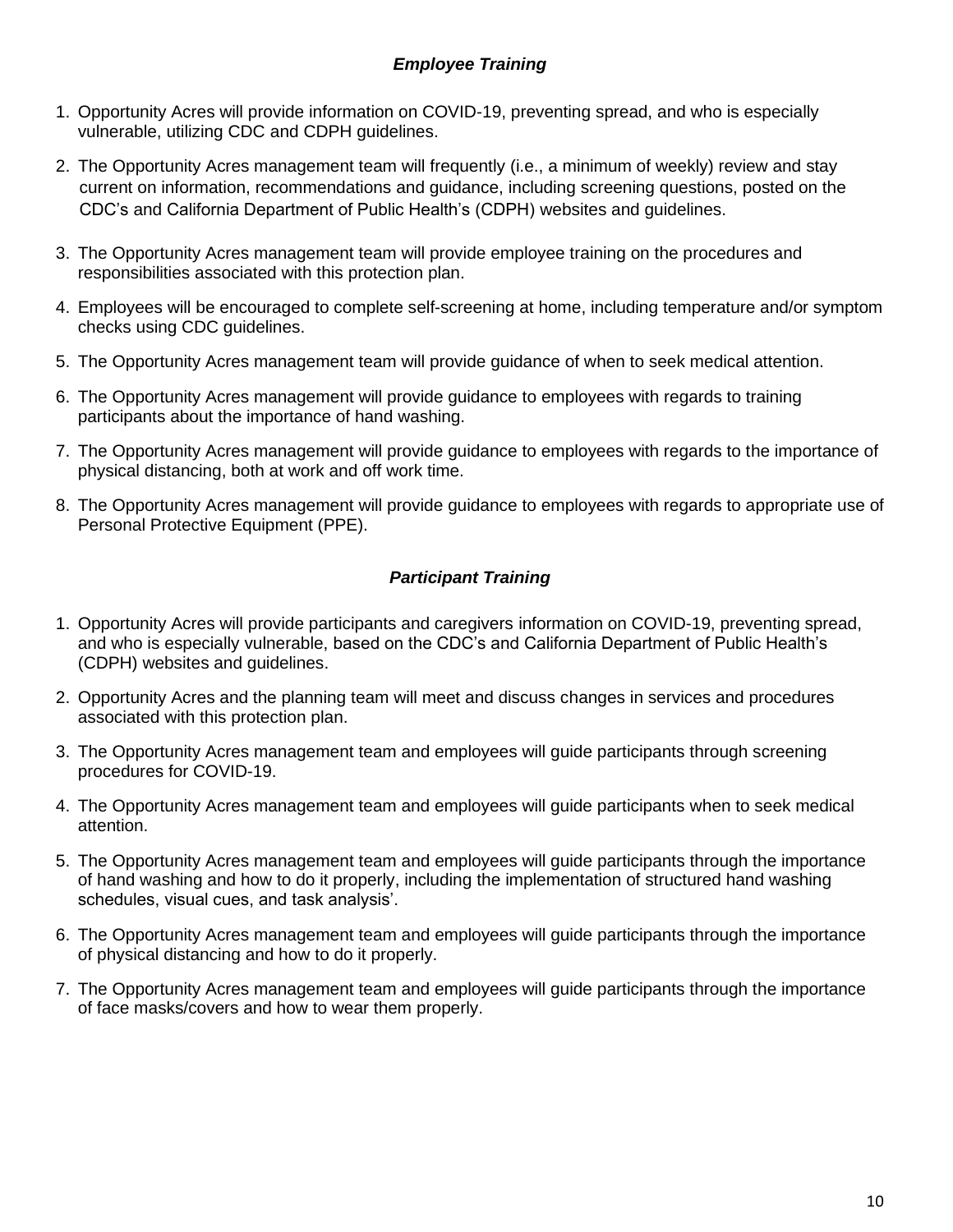- 1. Opportunity Acres maintains signage at least one entrance in each building of the facility to inform employee and participants of the following:
	- a. Do not enter the facility if you have COVID-19 symptoms
	- b. Employee, participants and visitors must be screened prior to entering the facility
	- c. Maintain a minimum of six-foot distance from others
	- d. Sneeze and cough into a cloth or tissue, or if not available, into your elbow
	- e. Do not shake hands or engage in any unnecessary physical contact
- 2. Opportunity Acres maintains signage at appropriate locations throughout the facility to remind people to maintain social distance.
- 3. Opportunity Acres will post a copy of this verified Protection Plan at least one entrance in each building of the facility where employee, participants and visitors can easily view it.
- 4. Opportunity Acres will assure training and communication with participants, care givers, and employee on this protection plan, including signature verification, when applicable.

# *Cleaning and Disinfecting Protocols*

- 1. Opportunity Acres employees will perform thorough (e.g., immediately disinfecting surfaces after being used) cleaning in high traffic areas.
- 2. Opportunity Acres employees will frequently disinfect commonly used surfaces and personal work areas with disinfecting solutions provided, logged daily upon completion.
- 3. Opportunity Acres employees will limit access, clean, and sanitize shared equipment between each use.
- 4. Opportunity Acres clean touchable surfaces between shifts or between users, whichever is more frequent.
	- a. Equip shared spaces with proper sanitation products, including hand sanitizer and sanitizing wipes and ensure availability.
	- b. Number of hand sanitizing stations throughout the program site: a minimum of 6
	- c. Provide disposable gloves to workers using cleaners and disinfectants if required. Consider gloves a supplement to frequent hand washing for other cleaning tasks such as handling commonly touched items or conducting symptom screening. Gloves are stored: In cabinets within each building
	- d. Supplies are available to all at the following locations(s): In the laundry room of the ranch house and the garage.
- 5. Opportunity Acres ensures that restroom facilities are sanitized between use and stay operational and stocked at all times. At a minimum, bathrooms will be disinfected on the following schedule: Prior to the arrival of participants and employee, after meal break, and after participants have left the facility.
- 6. Opportunity Acres uses products approved for use against COVID-19 on the [EPA-approved](https://www.epa.gov/pesticide-registration/list-n-disinfectants-use-against-sars-cov-2)  [list a](https://www.epa.gov/pesticide-registration/list-n-disinfectants-use-against-sars-cov-2)nd follow product instructions and Cal/OSHA requirements.
- 7. Opportunity Acres staff are trained on cleaning chemicals with the proper wait time once sprayed. Cleaning supplies are labeled with the instructed wait-time, so staff are clearly aware of the different wait times for different cleaning supplies.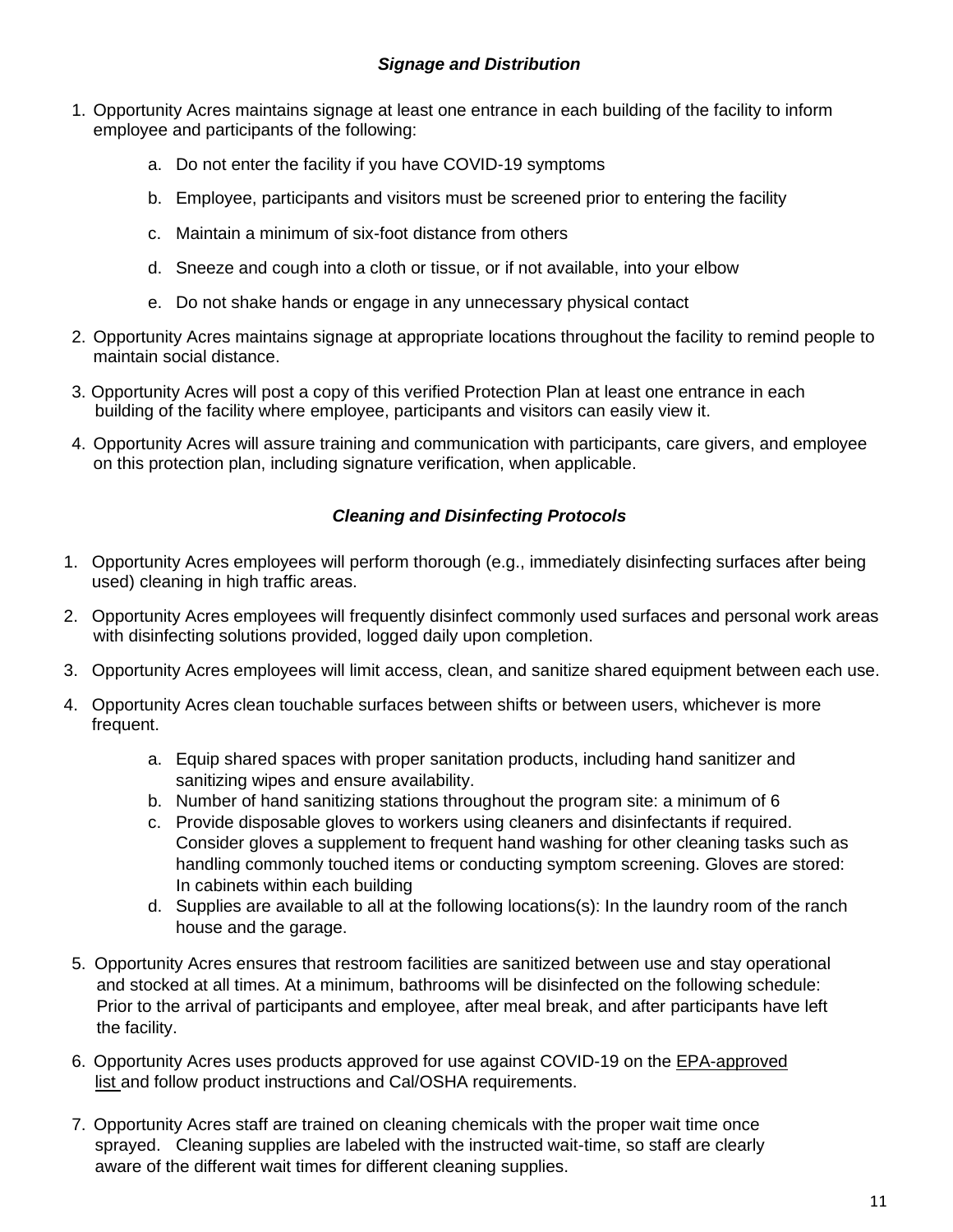- 8. Opportunity Acres will provide time for participants and employees to implement cleaning practices before and after shifts and consider third-party cleaning companies.
- 9. Opportunity Acres will install hands-free devices if possible.
- 10. Opportunity Acres will consider upgrades to improve air filtration and ventilation.

# *Physical Distancing Guidelines*

- 1. In order to allow adequate social distancing (6 feet minimum) at all times and comply with any occupancy limitations in public health orders, Opportunity Acres will limit the number of people at any one time to:
	- a. For LIMITED RE-ENTRY: 9 participants, 16 employees\*
	- b. For PARTIAL RE-ENTRY: 15 participants, 16 employees
	- c. For FULL RE-ENTRY: 30 participants, 16 employees
- 2. The Opportunity Acres management team will ensure that the maximum number of occupants is not exceeded and that all occupants are complying with the provisions of this plan.
- 3. Opportunity Acres management team will implement measures to physically separate participants and employees by at least six feet using measures such as physical partitions or visual cues (e.g., floor markings, colored tape, or signs to indicate to where workers should stand).
- 4. Opportunity Acres will reconfigure program rooms and decrease maximum capacity for conference and meeting areas, if applicable.
	- a. Post new room capacities on each door.
	- b. Provide updated program floorplan and post along with this plan.
- 5. Opportunity Acres will reconfigure common areas and provide alternative where physical distancing can be practiced, if applicable.
- 6. Opportunity Acres will utilize a variety of service delivery modalities, as determined by the Interdisciplinary Team, to limit the number of participants and employee at the program at one time, such as teleservice or community-based activities.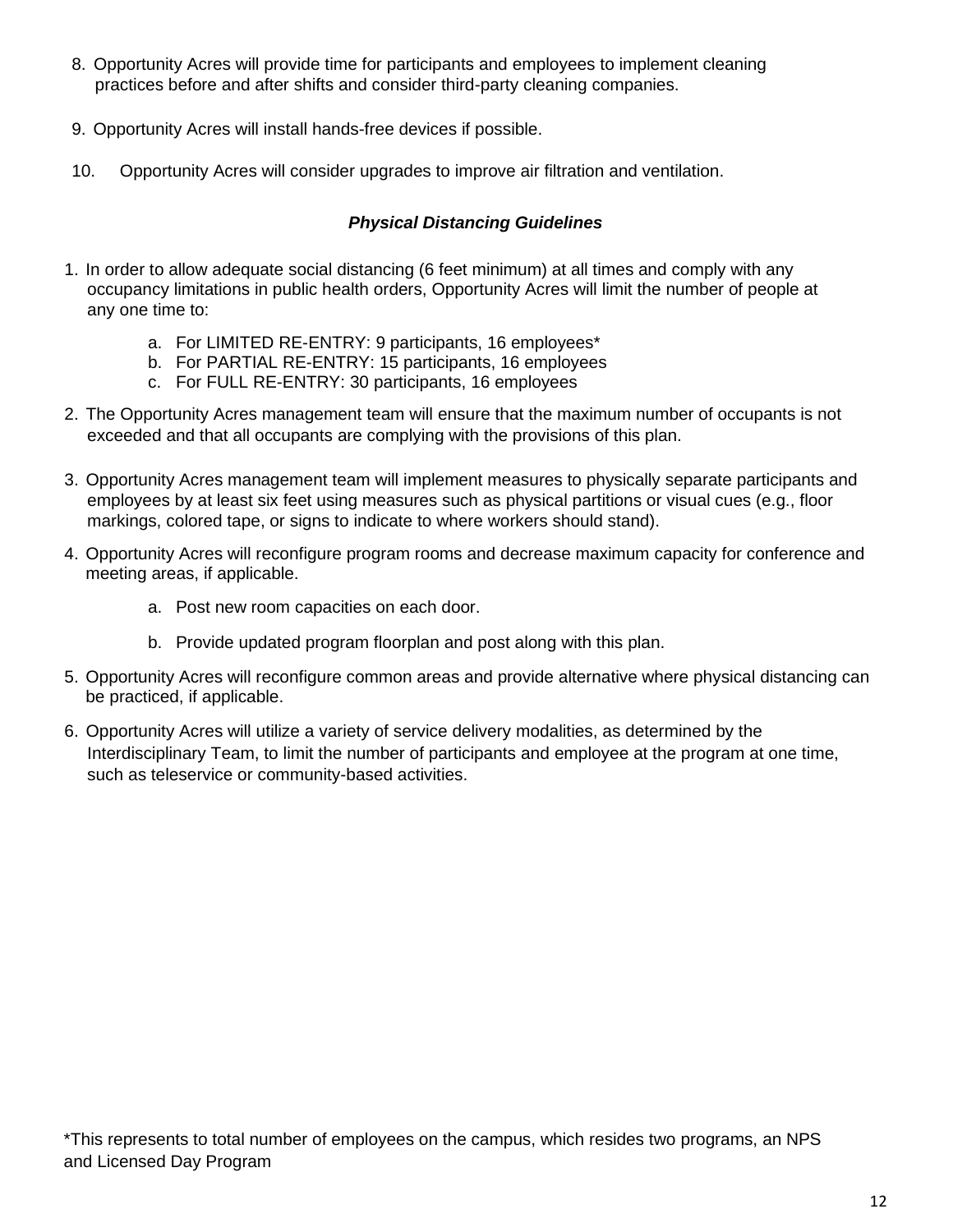# **TRANSPORTATION SERVICES**

### *Signage and Distribution*

- 1. Opportunity Acres will post signage within the entrance of each vehicle to inform employee and participants of the following:
	- a. Do not enter the vehicle if you have COVID-19 symptoms
	- b. Employee and participants must be screened prior to entering the vehicle
	- c. Sneeze and cough into a cloth or tissue, or if not available, into your elbow
	- d. Do not shake hands or engage in any unnecessary physical contact
- 2. Opportunity Acres will post signage within the entrance of the vehicle to specify the maximum passenger capacity to maintain adequate physical distancing. (If participants are vaccinated, physical distance standards are adjusted)
- 3. Opportunity Acres will maintain a copy of this verified Protection Plan within the vehicle.
- 4. During community outings, each staff person is to properly don a face mask at all times, use hand sanitizer when exiting and entering the van, and maintain social distancing.
- 5. Participants may share transportation to activities, appointments, etc. without the need to physically distance, unless the participant is under isolation or quarantine precautions.
	- a. If all participants are fully vaccinated, then participants can choose to not wear a face mask.
	- b. If participants who are not fully vaccinated are present, then all participants should wear a well-fitting face mask while in the vehicle. (PIN 21-49)
- 6. Upon return to the facility, all staff and clients on the outing are to log the Community Outing in the Temperature Log Binder. Each person is to be screened for Covid Symptoms, any contact made while on the outing, and their temperature.

# *Cleaning and Disinfecting Protocols*

- 1. Opportunity Acres transportation employees will clean touchable surfaces between shifts or between users, whichever is more frequent.
- 2. Adequate supplies are available in vehicles to support health hygiene behavior for employee and participants, including hand sanitizer, tissues, and trash receptacles.
- 3. Adequate supplies are available in vehicles to support cleaning and disinfecting protocols. Supplies may be replenished at the following location(s): In the laundry room of the ranch house or the garage
- 4. Use products approved for use against COVID-19 on the [EPA-approved list](https://www.epa.gov/pesticide-registration/list-n-disinfectants-use-against-sars-cov-2) and follow product instructions and Cal/OSHA requirements.
- 5. Opportunity Acres will provide time for employees to implement cleaning practices and consider intermittent use of third-party cleaning companies.
- 6. Opportunity Acres, to the extent possible, remove, replace, or cover surfaces within the vehicle that cannot be adequately disinfected.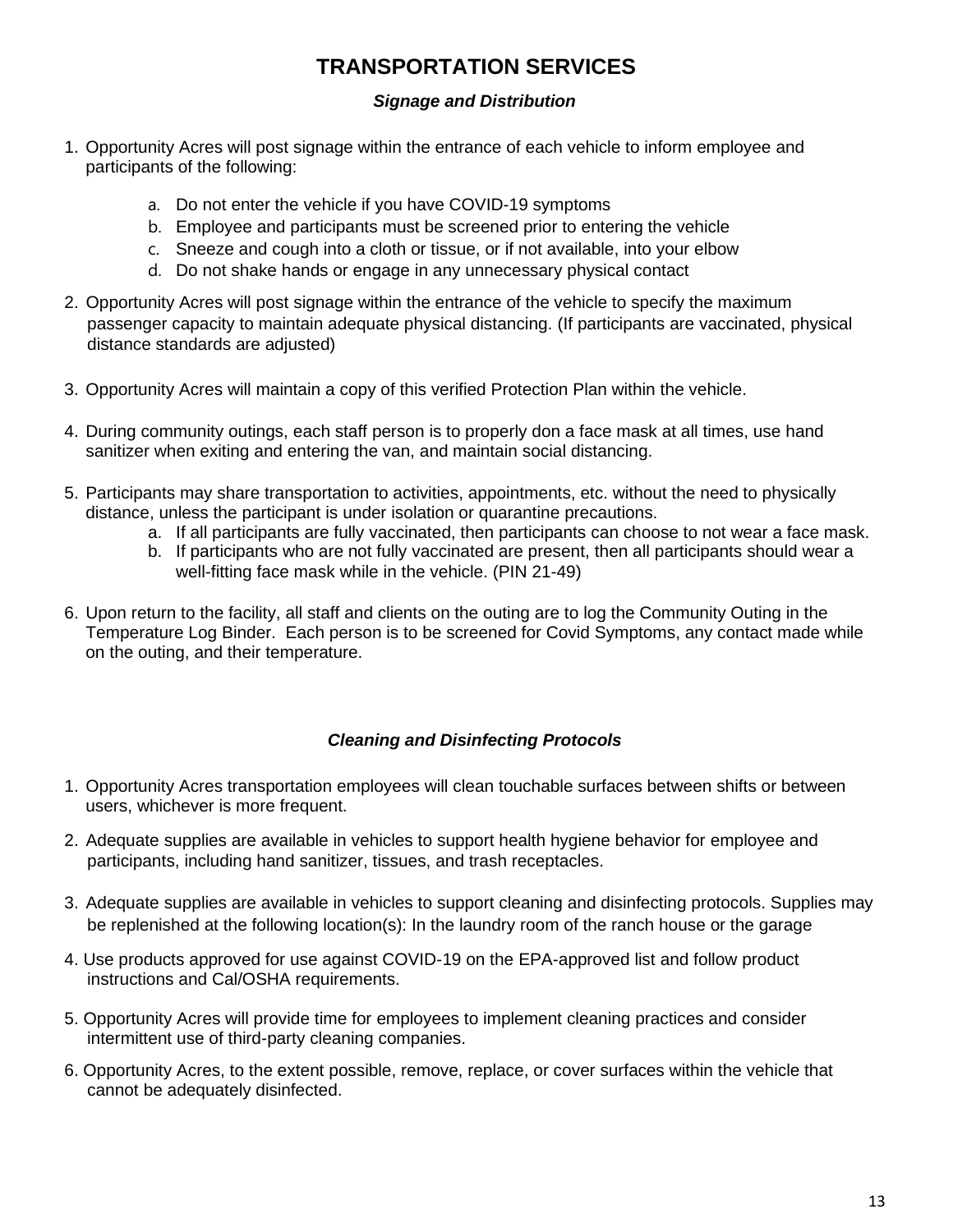## *Physical Distancing Guidelines*

- 1. Opportunity Acres transportation employees will eliminate the use of the front passenger seat.
- 2. Opportunity Acres will implement measures to physically separate driver and passengers and clearly label designated seating.
- 3. If possible, Opportunity Acres will designate vehicle entrances and exits to reduce congestion during loading and unloading.

#### *Other Guidelines*

- 1. Opportunity Acres transportation employees will avoid unscheduled rides or picking up multiple passengers who would not otherwise be riding together on the same route.
- 2. Opportunity Acres transportation employees will avoid using the recirculated air option for the vehicle's ventilation during passenger transport; use the vehicle's vents to bring in fresh outside air and/or lower the vehicle windows.
- 3. The Opportunity Acres management team will train all drivers and passengers to avoid unnecessary contact with surfaces frequently touched such as door frame/handles, windows, seatbelt buckles, steering wheel and other vehicle parts before cleaning and disinfection.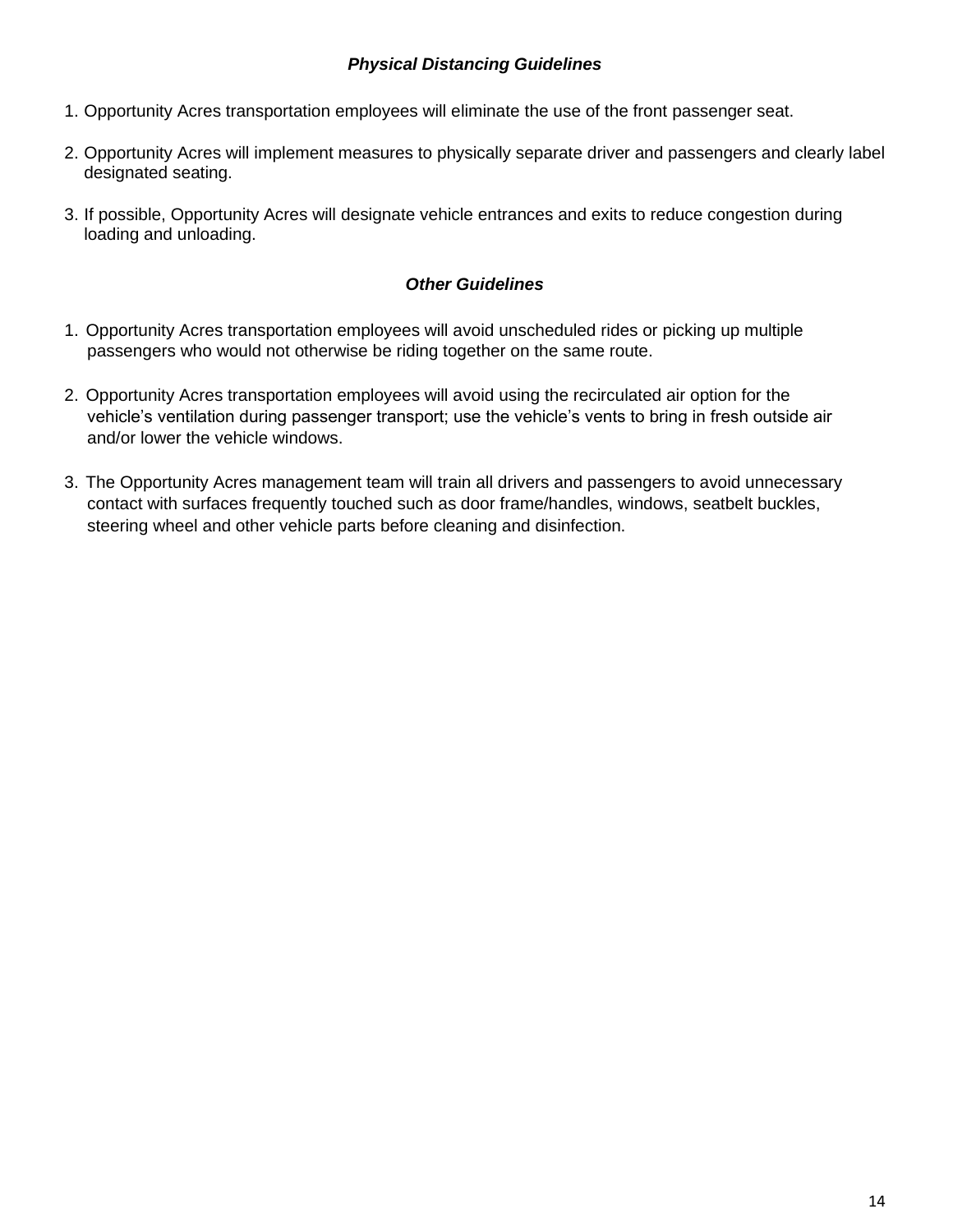# **COMMUNITY-BASED INTERVENTION, INCLUDING PUBLIC TRANSPORATION**

# *Preparation*

- 1. The Opportunity Acres management team will train employees and participants to research known destinations in advance to identify any new protocols that may be relevant.
- 2. To the extent possible, Opportunity Acres employees will bring supplies or equipment that may be needed in lieu of using public sources.
- 3. The Opportunity Acres management team will train employee and participants to observe and respond to visual cues and directions to maintain social distancing within business establishments.
- 4. The Opportunity Acres management team will train employee and participants to recognize and adapt to unsafe situations such as members of the general public failing to maintain social distancing or unsanitary environments.
- 5. The Opportunity Acres management team will train employee and participants to plan for the use of public transportation with protocols for seat selection, limiting contact with high-touch surfaces and hand sanitization.

# *Cleaning and Disinfecting Protocols*

- 1. Adequate supplies are packed and carried to support health hygiene behavior for Opportunity Acres employees and participants, including hand sanitizer, tissues, and trash receptacles. Supplies may be replenished at the following location(s): In the laundry room of the ranch house or garage
- 2. Opportunity Acres employees will provide time to locate and use public hand-washing stations.
- 3. The Opportunity Acres management team will create and train employees and participants on protocols for disinfection of clothing, equipment and supplies upon return.

# *Physical Distancing Guidelines*

1. To the extent possible, Opportunity Acres employees will avoid environments that are not conducive to physical distancing

#### *Other Guidelines*

- 1. Face masks/covers and other personal protective equipment (PPE) associated with any personal care needs are available. Supplies may be replenished at the following location(s): In the ranch house or garage. All staff and participants are required to continue universal masking in this licensed setting.
- 2. Opportunity Acres will create and implement a plan for re-routing to an alternate destination if it is suspected that any participant, including employee, was exposed to COVID-19 or becomes ill during the community activity.

# *Participant Safeguards:*

1. Participants have the ability to dine together, go on group activities together, and community outings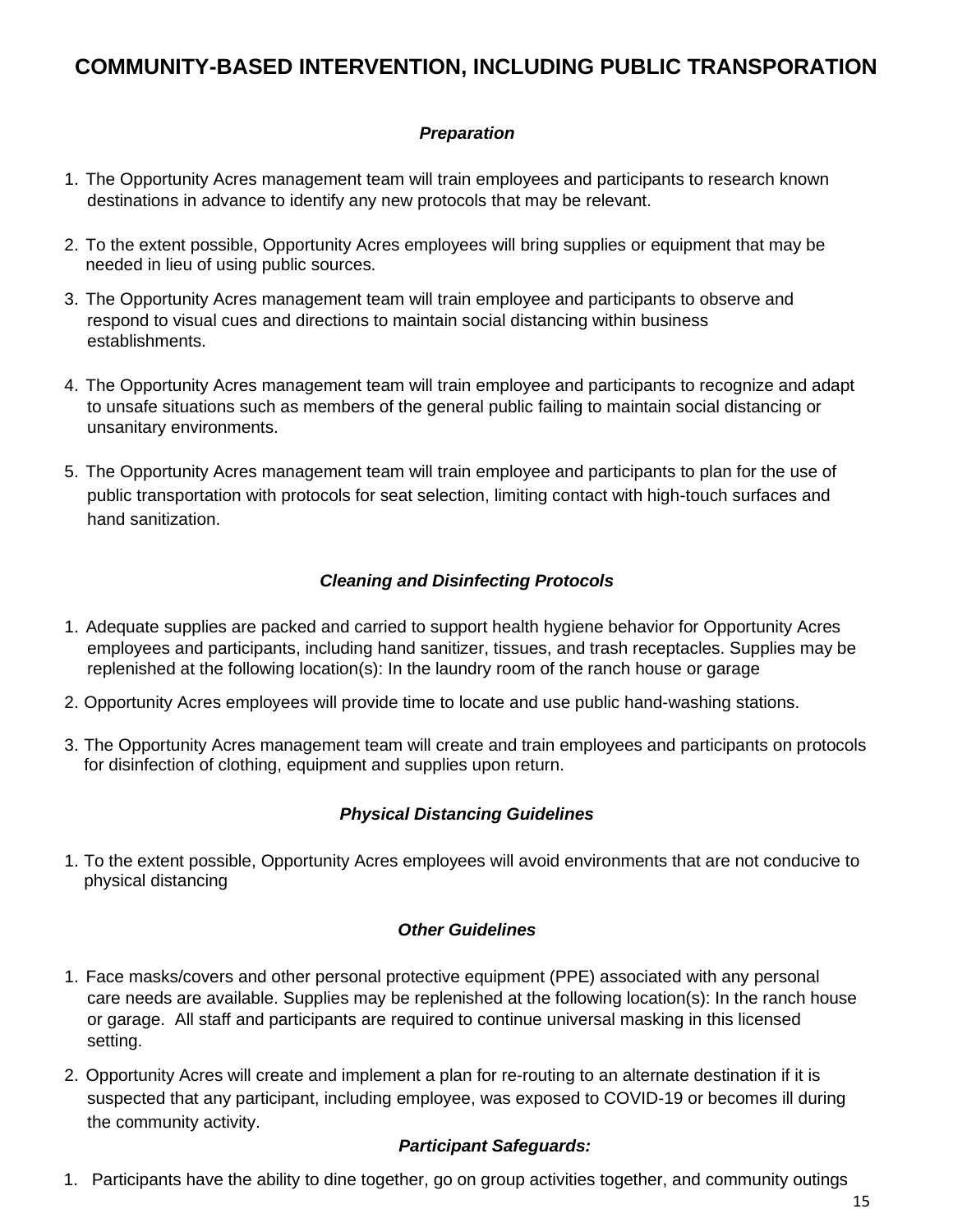together with the following procedures: social distancing, universal masking except when eating/drinking, and hand washing/hand sanitizer use frequently.

# *Participants on Outings:*

- 1. Participants have a right to go on outings educate on Covid safety protocols
- 2. If there is an exposure incident with close contact:
	- Participants who are vaccinated do not need to quarantine if they are asymptomatic. Screening will occur twice a day rather than once per day.
	- Participants who are not vaccinated will need to quarantine for 14 days, adhering to the Quarantine Plan described above.